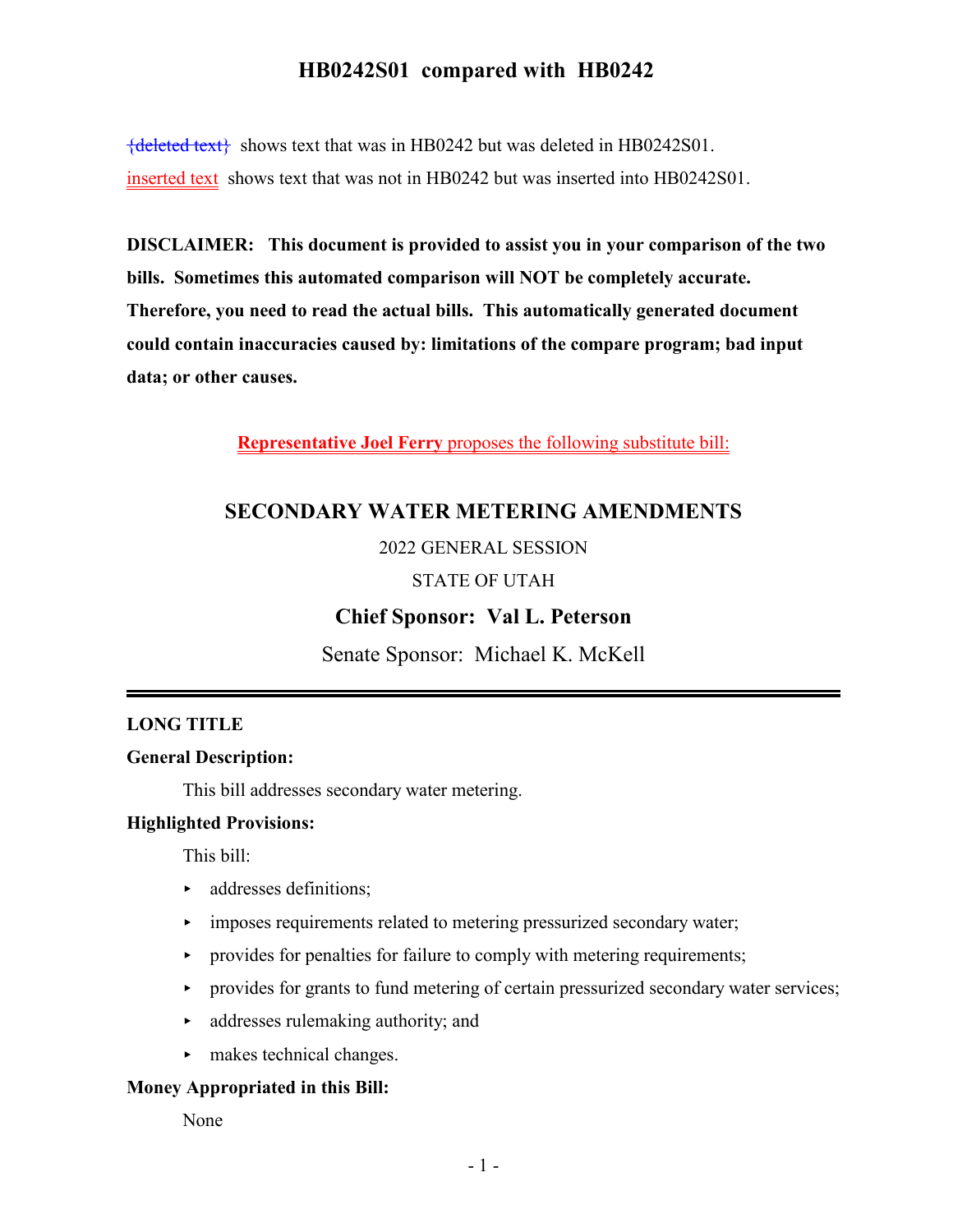**Other Special Clauses:**

None

#### **Utah Code Sections Affected:**

AMENDS:

**73-10-34**, as last amended by Laws of Utah 2021, Chapter 354

ENACTS:

**73-10-34.5**, Utah Code Annotated 1953

*Be it enacted by the Legislature of the state of Utah:*

Section 1. Section **73-10-34** is amended to read:

#### **73-10-34. Secondary water metering -- Loans and grants.**

(1) As used in this section:

(a) (i) "Commercial user" means a secondary water user that is a place of business.

(ii) "Commercial user" does not include a multi-family residence, an agricultural user, or a customer that falls within the industrial or institutional classification.

(b) "Full metering" means that use of secondary water is accurately metered by a meter that is installed and maintained on every secondary water connection of a secondary water supplier.

 $[(\theta)]$  (c) (i) "Industrial user" means a secondary water user that manufactures or produces materials.

(ii) "Industrial user" includes a manufacturing plant, an oil and gas producer, and a mining company.

 $[\text{f}\Theta]$  (d) (i) "Institutional user" means a secondary water user that is dedicated to public service, regardless of ownership.

(ii) "Institutional user" includes a school, church, hospital, park, golf course, and government facility.

 $[\text{(\text{d})}]$  (e) (i) "Residential user" means a secondary water user in a residence.

(ii) "Residential user" includes a single-family or multi-family home, apartment, duplex, twin home, condominium, or planned community.

 $[\text{e}(\text{e})]$  (f) "Secondary water" means water that is:

(i) not culinary or water used on land assessed under Title 59, Chapter 2, Part 5,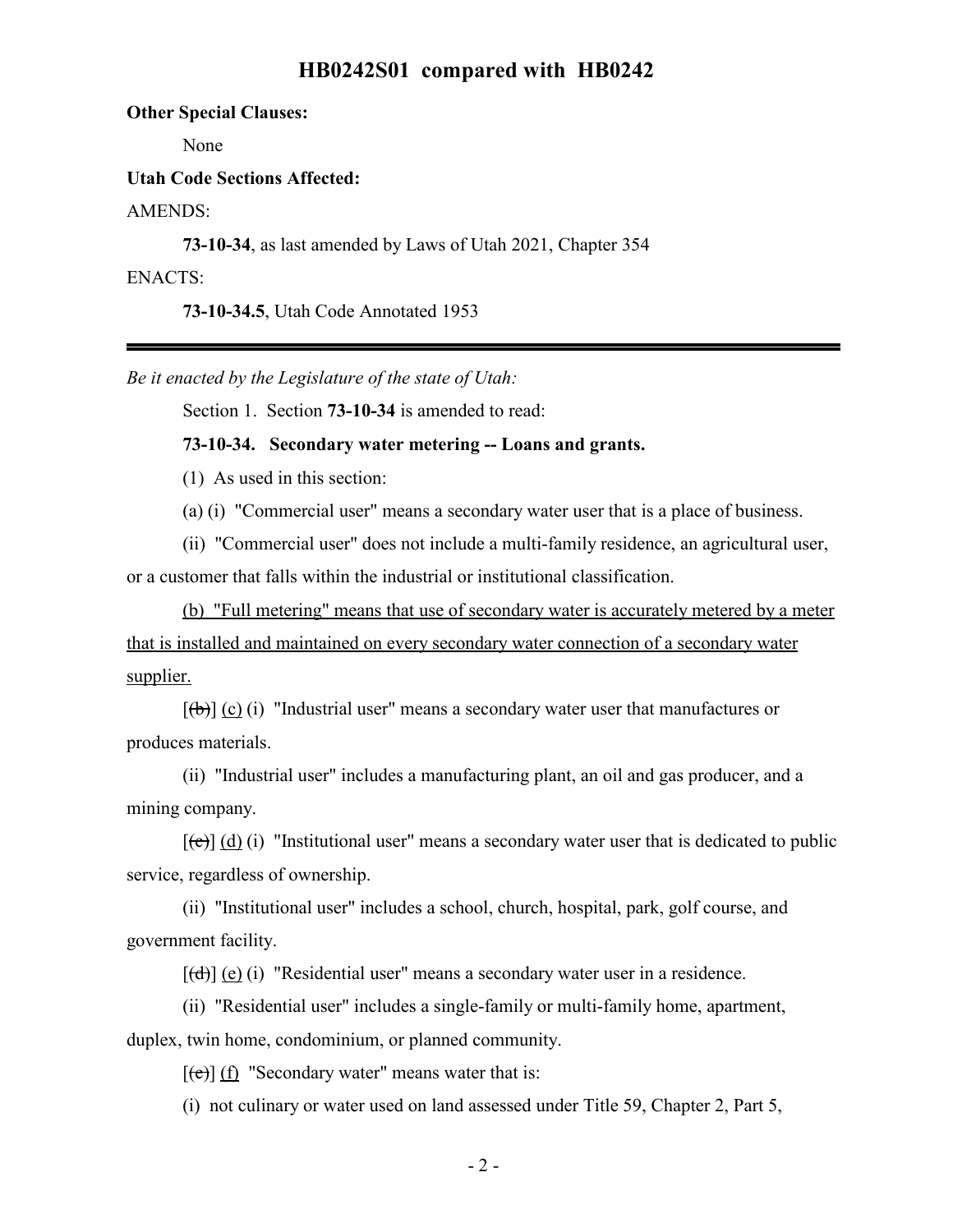Farmland Assessment Act; and

(ii) delivered to and used by an end user for the irrigation of landscaping or a garden.

(g) "Secondary water connection" means the location at which the water leaves the secondary water supplier's pipeline and enters into the remainder of the pipes that are owned by another person to supply water to an end user.

 $[f(f)]$  (h) "Secondary water supplier" means an entity that supplies pressurized secondary water.

 $[(\frac{\alpha}{2})]$  (i) "Small secondary water retail supplier" means an entity that:

(i) supplies pressurized secondary water only to the end user of the secondary water; and

(ii) (A) is a city, town, or metro township; or

(B) supplies 5,000 or fewer secondary water connections.

(2) (a) (i) A secondary water supplier that supplies secondary water within a county of the first or second class and begins design work for new service on or after April 1, 2020, to a commercial, industrial, institutional, or residential user shall meter the use of pressurized secondary water by the users receiving that new service.

(ii) A secondary water supplier that supplies secondary water within a county of the third, fourth, fifth, or sixth class and begins design work for new service on or after May 4, 2022, to a commercial, industrial, institutional, or residential user shall meter the use of pressurized secondary water by the users receiving that new service.

(b) By no later than January 1, 2030, a secondary water supplier shall install and maintain a meter of the use of pressurized secondary water by each user receiving secondary water service from the secondary water supplier.

 $[(\theta)]$  (c) Beginning January 1, 2022, a secondary water supplier shall establish a meter installation reserve for metering installation and replacement projects.

 $[\text{e}(\epsilon)]$  (d) A secondary water supplier, including a small secondary water retail supplier, may not raise the rates charged for secondary water:

(i) by more than 10% in a calendar year for costs associated with metering secondary water unless the rise in rates is necessary because the secondary water supplier experiences a catastrophic failure or other similar event; or

(ii) unless, before raising the rates on the end user, the entity charging the end user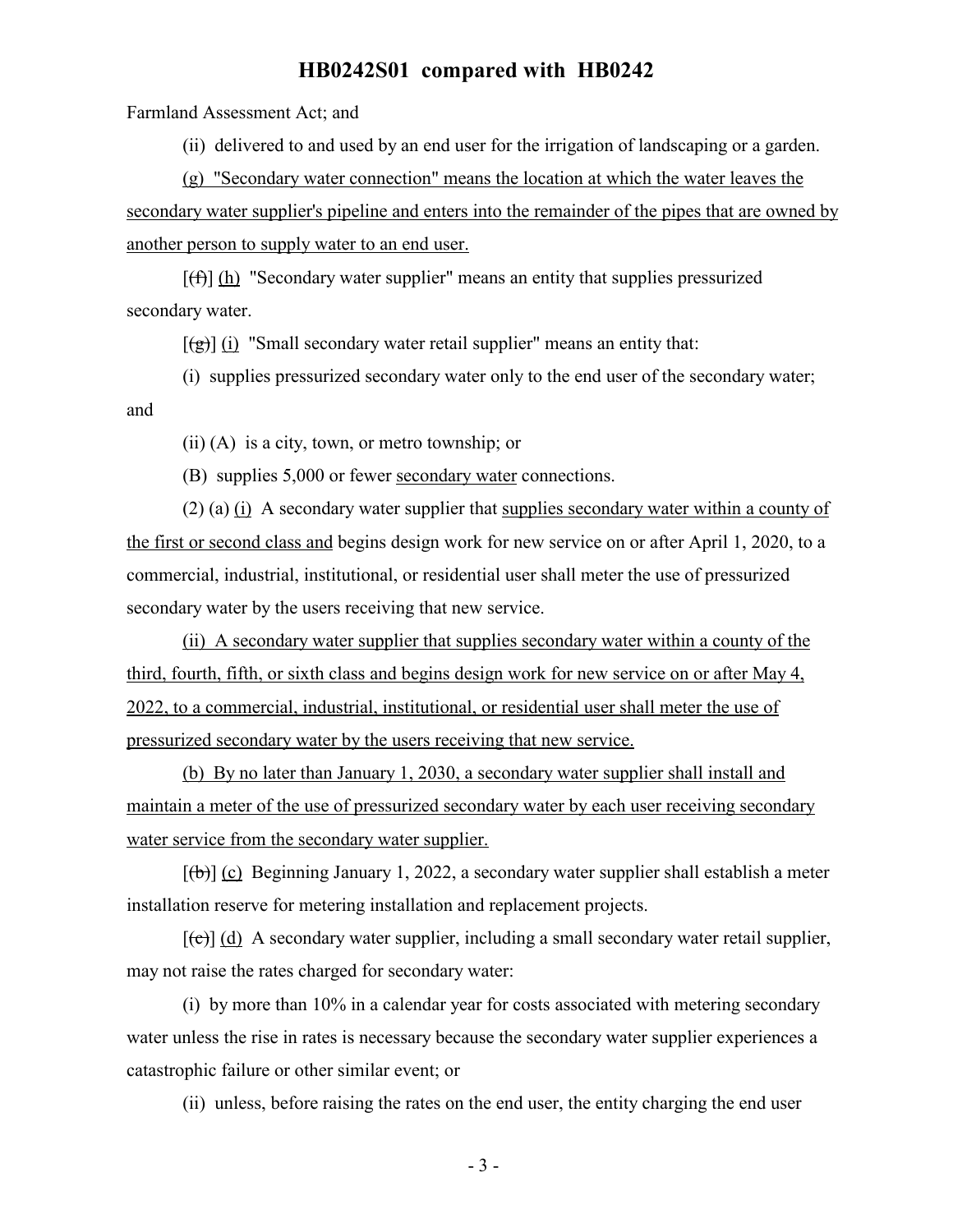provides a statement explaining the basis for why the needs of the secondary water supplier required an increase in rates.

 $[\text{(\text{d})}]$  (e) (i) A secondary water supplier that provides pressurized secondary water to a commercial, industrial, institutional, or residential user shall develop a plan, or if the secondary water supplier previously filed a similar plan, update the plan for metering the use of the pressurized water.

(ii) The plan required by this Subsection  $[\frac{2}{d}]$  (2)(e) shall be filed or updated with the Division of Water Resources by no later than December 31, 2025, and address the process the secondary water supplier will follow to implement metering, including:

(A) the costs of full metering by the secondary water supplier;

(B) how long it would take the secondary water supplier to complete full metering  $\overline{b}y$ no later than December 31, 2040], including an anticipated beginning date and completion date, except a secondary water supplier shall achieve full metering by no later than January 1, 2030; and

(C) how the secondary water supplier will finance metering.

(3) A secondary water supplier shall on or before March 31 of each year, report to the Division of Water Rights:

(a) for commercial, industrial, institutional, and residential users whose pressurized secondary water use is metered, the number of acre feet of pressurized secondary water the secondary water supplier supplied to the commercial, industrial, institutional, and residential users during the preceding 12-month period;

(b) the number of secondary water meters within the secondary water supplier's service boundary;

(c) a description of the secondary water supplier's service boundary;

(d) the number of secondary water connections in each of the following categories through which the secondary water supplier supplies pressurized secondary water:

(i) commercial;

(ii) industrial;

(iii) institutional; and

(iv) residential;

(e) the total volume of water that the secondary water supplier receives from the

- 4 -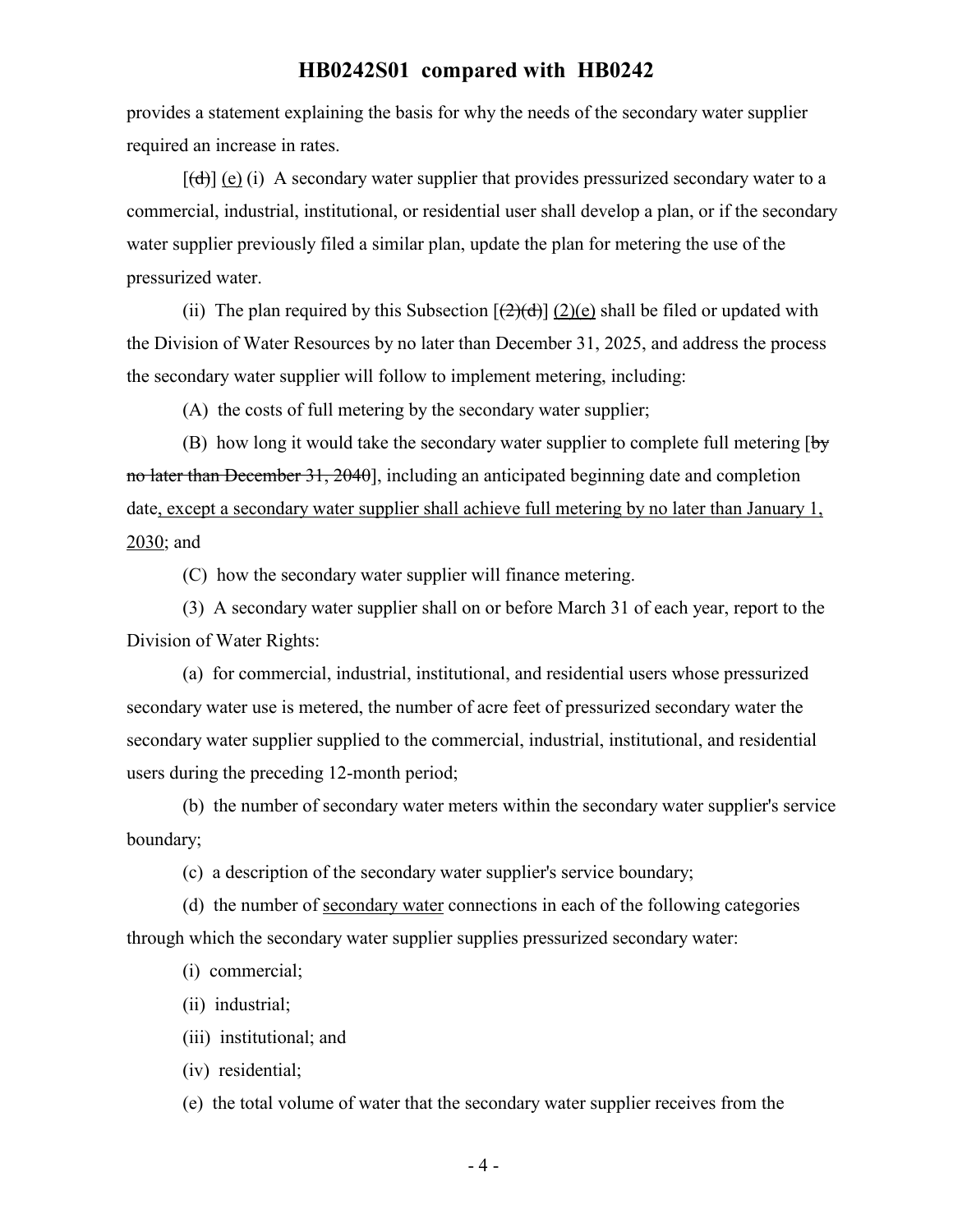secondary water supplier's sources; and

(f) the dates of service during the preceding 12-month period in which the secondary water supplier supplied pressurized secondary water.

(4) (a) Beginning July 1, 2019, the Board of Water Resources may make up to \$10,000,000 in low-interest loans available each year:

(i) from the Water Resources Conservation and Development Fund, created in Section 73-10-24; and

(ii) for financing the cost of secondary water metering.

(b) The Division of Water Resources and the Board of Water Resources shall make rules in accordance with Title 63G, Chapter 3, Utah Administrative Rulemaking Act, establishing the criteria and process for receiving a loan described in this Subsection (4), except the rules may not include prepayment penalties.

(5) (a) Beginning July 1, 2021, subject to appropriation, the Division of Water Resources may make matching grants each year for financing the cost of secondary water metering for a commercial, industrial, institutional, or residential user by a small secondary water retail supplier that:

(i) is not for new service described in Subsection  $(2)(a)$ ; and

(ii) matches the amount of the grant.

(b) For purposes of issuing grants under this section, the division shall prioritize the small secondary water retail suppliers that can demonstrate the greatest need or greatest inability to pay the entire cost of installing secondary water meters.

(c) The amount of a grant under this Subsection (5) may not:

(i) exceed 50% of the small secondary water retail supplier's cost of installing secondary water meters; or

(ii) supplant federal, state, or local money previously allocated to pay the small secondary water retail supplier's cost of installing secondary water meters.

(d) In accordance with Title 63G, Chapter 3, Utah Administrative Rulemaking Act, the Board of Water Resources shall make rules establishing:

(i) the procedure for applying for a grant under this Subsection (5); and

(ii) how a small secondary water retail supplier can establish that the small secondary water retail supplier meets the eligibility requirements of this Subsection (5).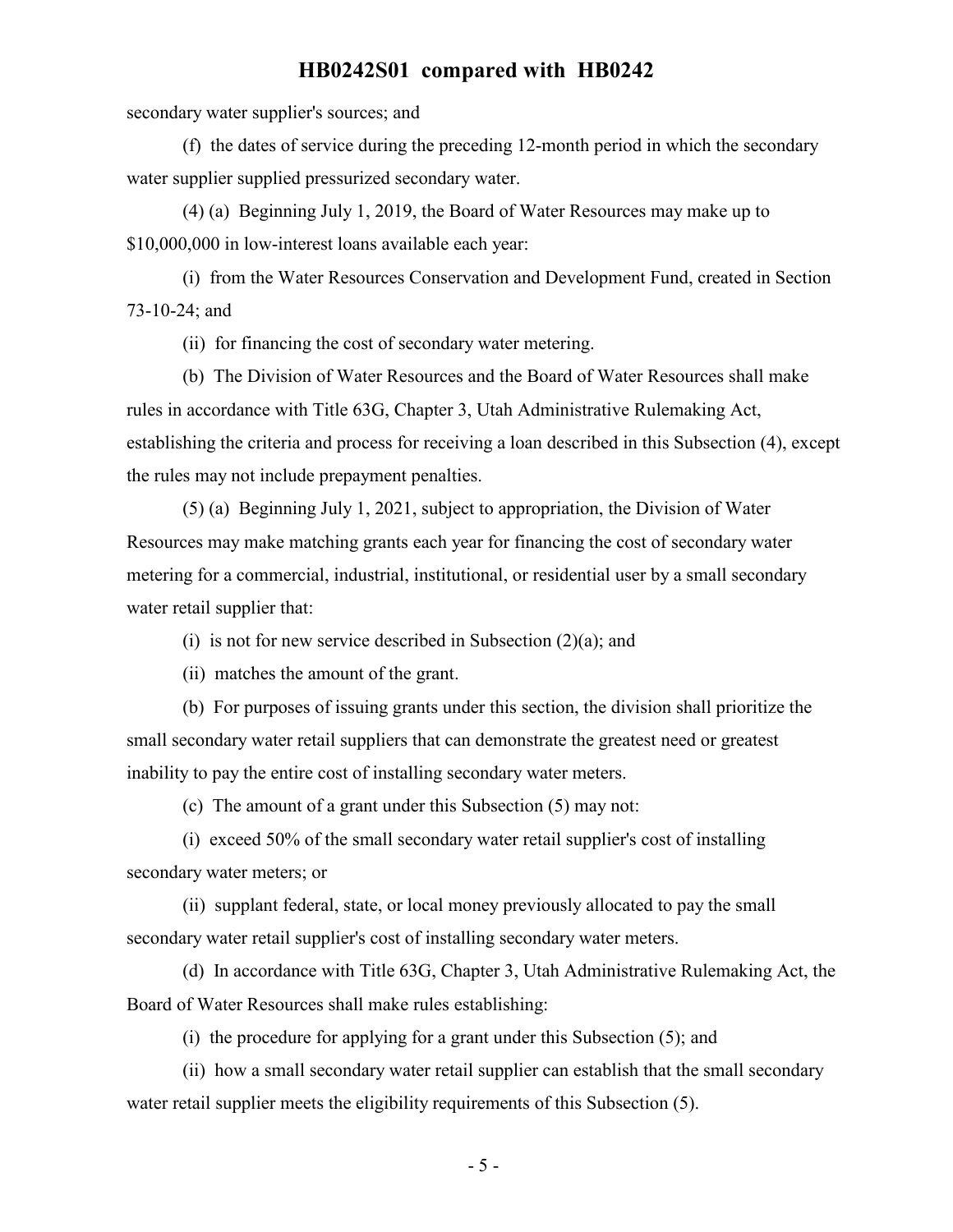$[(6)$  This section does not apply to a secondary water supplier to the extent that:

 $[(a)$  the secondary water supplier supplies secondary water within a county of the third, fourth, fifth, or sixth class; or]

 $[(b)$  there is no meter that a meter manufacturer will warranty because of the water quality within a specific location.]

 $[\overline{(7)}]$  (6) Nothing in this section affects a water right holder's obligation to measure and report water usage as described in Sections 73-5-4 and 73-5-8.

(7) If a secondary water supplier fails to comply with Subsection (2)(b), the secondary water supplier:

(a) beginning January 1, 2030, may not receive state money for any purpose until the secondary water supplier completes full metering; and

(b) is subject to an enforcement action of the state engineer in accordance with Subsection (8).

(8) (a) (i) The state engineer shall commence an enforcement action under this Subsection (8) if the state engineer receives a referral from the director of the Division of Water Resources.

(ii) The director of the Division of Water Resources shall submit a referral to the state engineer if the director:

(A) finds that a secondary water supplier fails to fully meter secondary water as required by this section; and

(B) determines an enforcement action is necessary to conserve or protect a water resource in the state.

(b) To commence an enforcement action under this Subsection (8), the state engineer shall issue a notice of violation that includes notice of the administrative fine to which a secondary water supplier is subject.

(c) The state engineer's issuance and enforcement of a notice of violation is exempt from Title 63G, Chapter 4, Administrative Procedures Act.

(d) In accordance with Title 63G, Chapter 3, Utah Administrative Rulemaking Act, the state engineer shall make rules necessary to enforce a notice of violation, that includes:

(i) provisions consistent with this Subsection (8) for enforcement of the notice if a secondary water supplier to whom a notice is issued fails to respond to the notice or abate the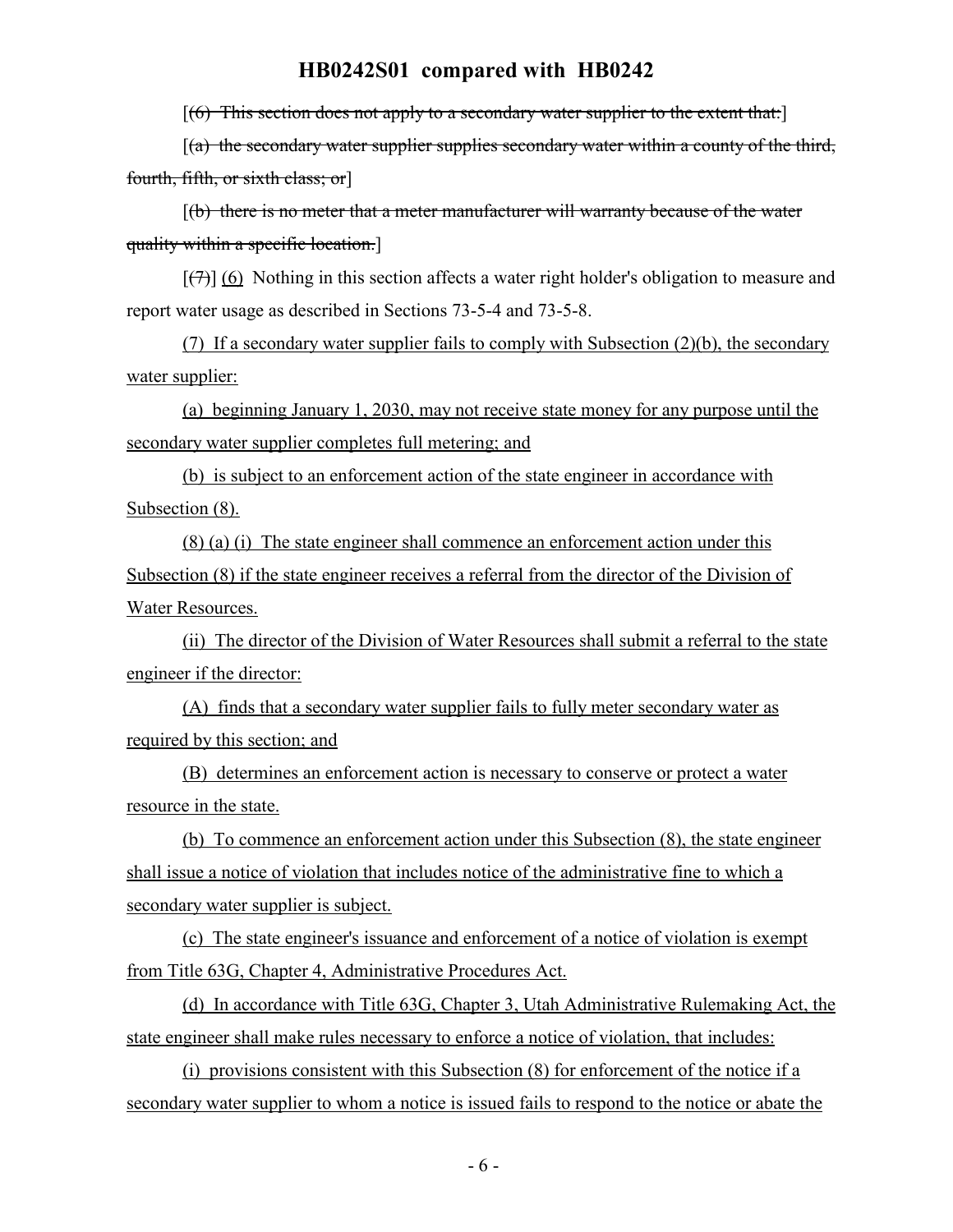violation;

(ii) the right to a hearing, upon request by a secondary water supplier against whom the notice is issued; and

(iii) provisions for timely issuance of a final order after the secondary water supplier to whom the notice is issued fails to respond to the notice or abate the violation, or after a hearing held under Subsection (8)(d)(ii).

(e) A person may not intervene in an enforcement action commenced under this section.

(f) After issuance of a final order under rules made pursuant to Subsection (8)(d), the state engineer shall serve a copy of the final order on the secondary water supplier against whom the order is issued by:

(i) personal service under Utah Rules of Civil Procedure, Rule 5; or

(ii) certified mail.

(g) (i) The state engineer's final order may be reviewed by trial de novo by the district court in Salt Lake County or the county where the violation occurred.

(ii) A secondary water supplier shall file a petition for judicial review of the state engineer's final order issued under this section within 20 days from the day on which the final order was served on the secondary water supplier.

(h) The state engineer may bring suit in a court of competent jurisdiction to enforce a final order issued under this Subsection (8).

(i) If the state engineer prevails in an action brought under Subsection  $(8)(g)$  or (h), the state may recover court costs and a reasonable attorney fee.

(j) As part of a final order issued under this Subsection (8), the state engineer shall order that a secondary water supplier to whom an order is issued pay an administrative fine equal to:

(i) \$10 for each secondary water connection of the secondary water supplier for failure to comply with full metering by January 1, 2030;

(ii) \$20 for each secondary water connection of the secondary water supplier for failure to comply with full metering by January 1, 2031;

(iii) \$30 for each secondary water connection of the secondary water supplier for failure to comply with full metering by January 1, 2032;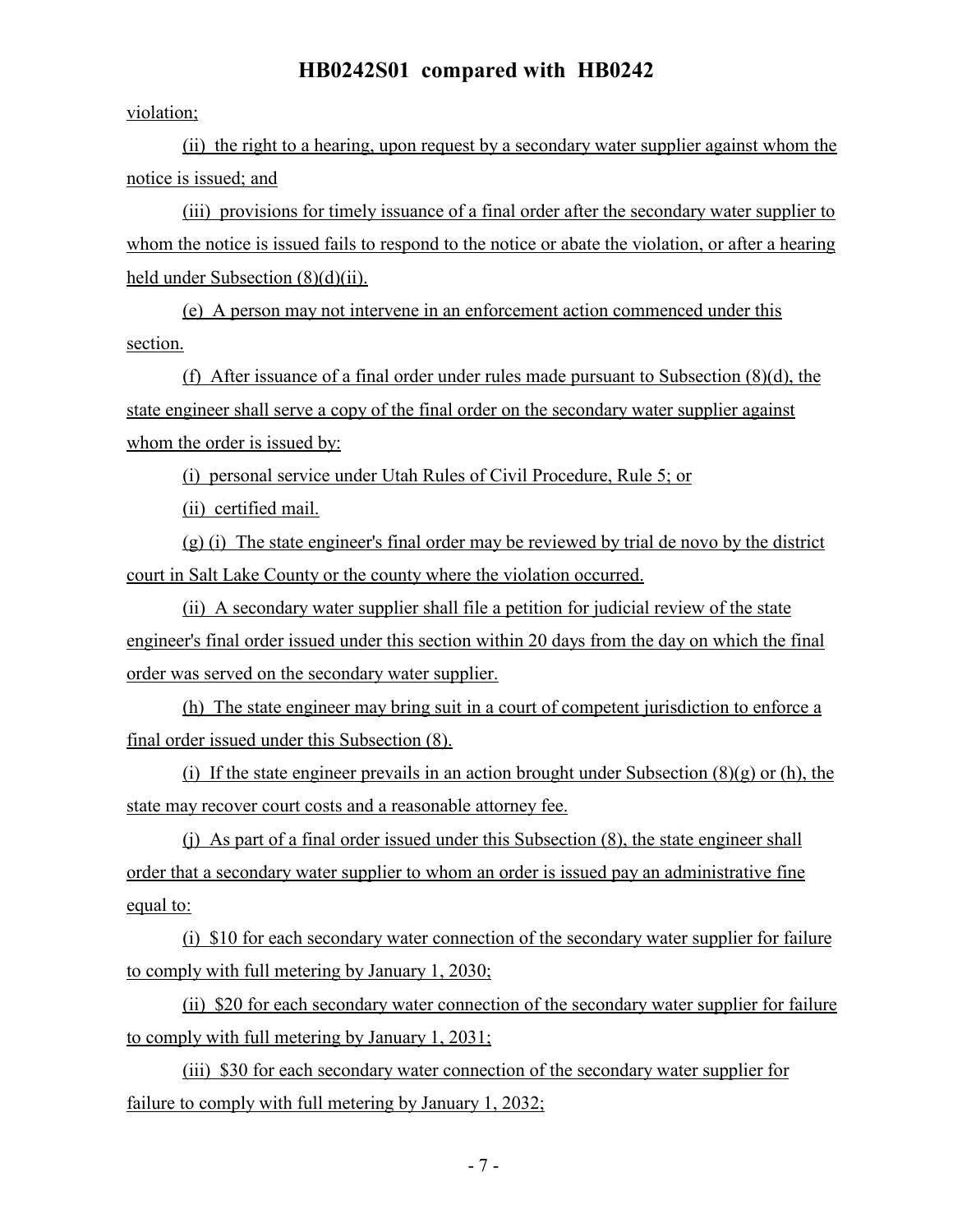(iv) \$40 for each secondary water connection of the secondary water supplier for failure to comply with full metering by January 1, 2033; and

(v) \$50 for each secondary water connection of the secondary water supplier for failure to comply with full metering by January 1, 2034, and for each subsequent year the secondary water supplier fails to comply with full metering.

(k) Money collected under this Subsection (8) shall be deposited into the Water Resources Conservation and Development Fund, created in Section 73-10-24.

(9) This section does not apply to a secondary water supplier to the extent that the secondary water supplier:

(a) is unable to obtain a meter that a meter manufacturer will warranty because of the water quality within a specific location served by the secondary water supplier; and

(b) submits reasonable proof to the Division of Water Resources that the secondary water supplier is unable to obtain a meter as described in Subsection (9)(a).

Section 2. Section **73-10-34.5** is enacted to read:

**73-10-34.5. Grant money for existing secondary water metering to facilitate full metering.**

(1) As used in this section:

(a) "Applicant" means a secondary water supplier or group of secondary water suppliers that applies for a grant under this section.

(b) "Board" means the Board of Water Resources.

(c) "Division" means the Division of Water Resources.

(d) "Project" means the purchase or installation of a meter for a secondary water system that as of May 4, 2022, provides secondary water service that is not metered.

(e) "Secondary water" means the same as that term is defined in Section 73-10-34.

(f) "Secondary water connection" means the same as that term is defined in Section 73-10-34.

(g) "Secondary water supplier" means the same as that term is defined in Section 73-10-34.

(2) (a) The board may issue grants in an amount appropriated by the Legislature in accordance with this section to an applicant to fund projects for meters on secondary water systems that before May 4, 2022, provide secondary water service that is not metered.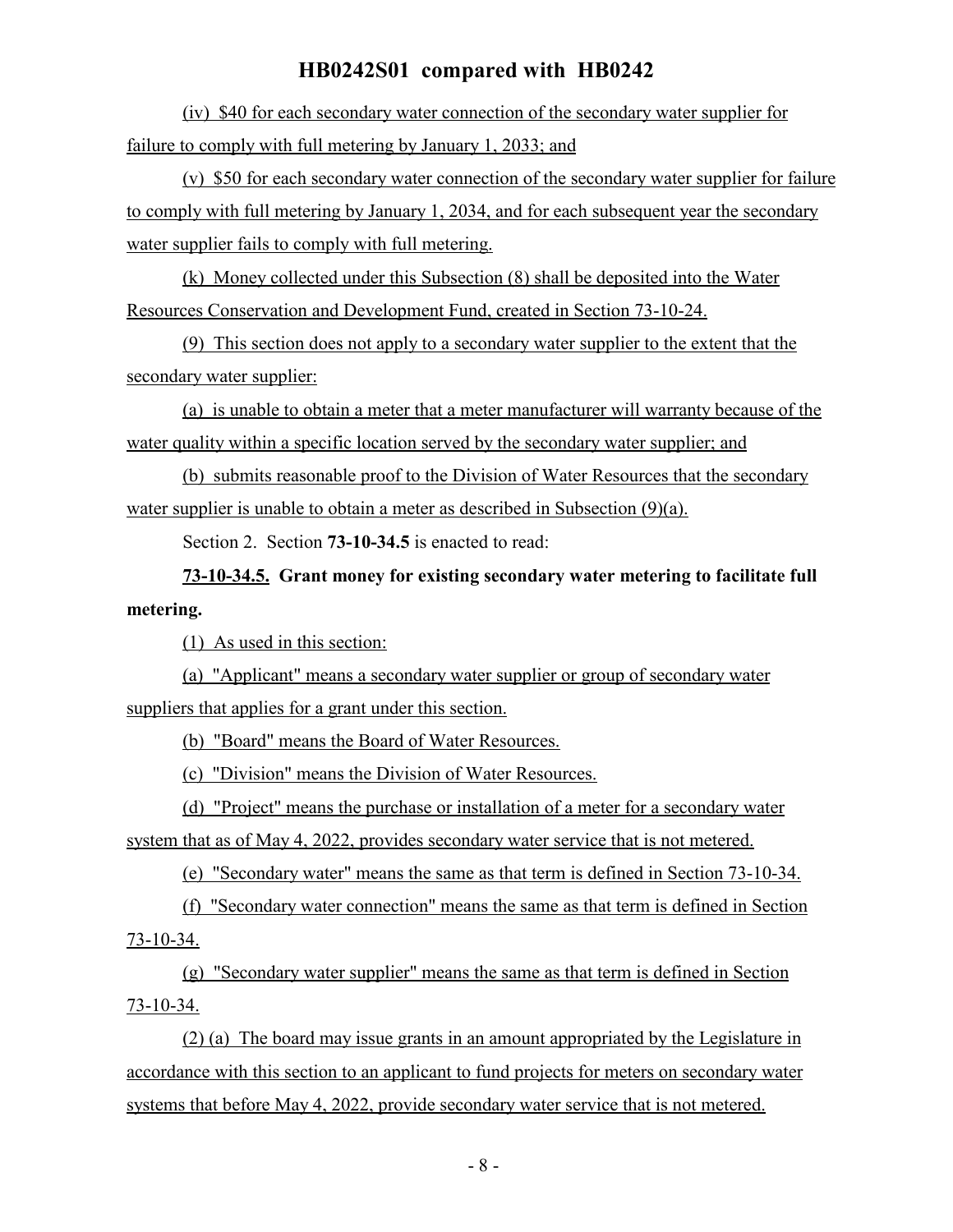(b) The board may not issue a grant under this section to fund:

(i) metering of secondary water for service that begins on or after May 4, 2022; or

(ii) the replacement or repair of an existing secondary water meter.

(c) Notwithstanding the other provisions of this section, the board may issue a grant under this section to a secondary water supplier to reimburse the secondary water supplier for the costs incurred by the secondary water supplier that are associated with installing meters on a secondary water system on or after March 3, 2021, but before May 4, 2022, except that the grant issued under this Subsection (2)(c):

(i) shall be included in calculating the total grant amount under Subsections (3)(a) through (c);

(ii) may not exceed 70% of the costs associated with a project described in this Subsection (2)(c), including installation  $\overline{\{or\}}$  and purchase of meters; and

(iii) shall comply with Subsection (6).

(3) (a) A secondary water supplier with 7,000 secondary water connections or less is eligible for a total grant amount under this section of up to \$5,000,000.

(b) A secondary water supplier with more than 7,000 secondary water connections is eligible for a total grant amount under this section of up to \$10,000,000.

(c) If a secondary water supplier applies for a grant as part of a group of secondary water suppliers, the total grant amount described in Subsection  $(3)(a)$  or (b) applies to each member of the group and is not based on the number of secondary water connections of the entire group.

(d) (i) Subject to the other provisions of this section, a grant may not exceed the following amounts for the costs associated with a project, including installation  $\{or\}$  and purchase of meters:

(A) for calendar year 2022, 70% of the costs of a project;

(B) for calendar year 2023, 70% of the costs of a project;

(C) for calendar year 2024, 65% of the costs of a project;

(D) for calendar year 2025, 60% of the costs of a project; and

(E) for calendar year 2026, 50% of the costs of a project.

(ii) Beginning with calendar year 2027, a grant under this section shall consist of providing a meter or funding to obtain a meter, which may not exceed the following for costs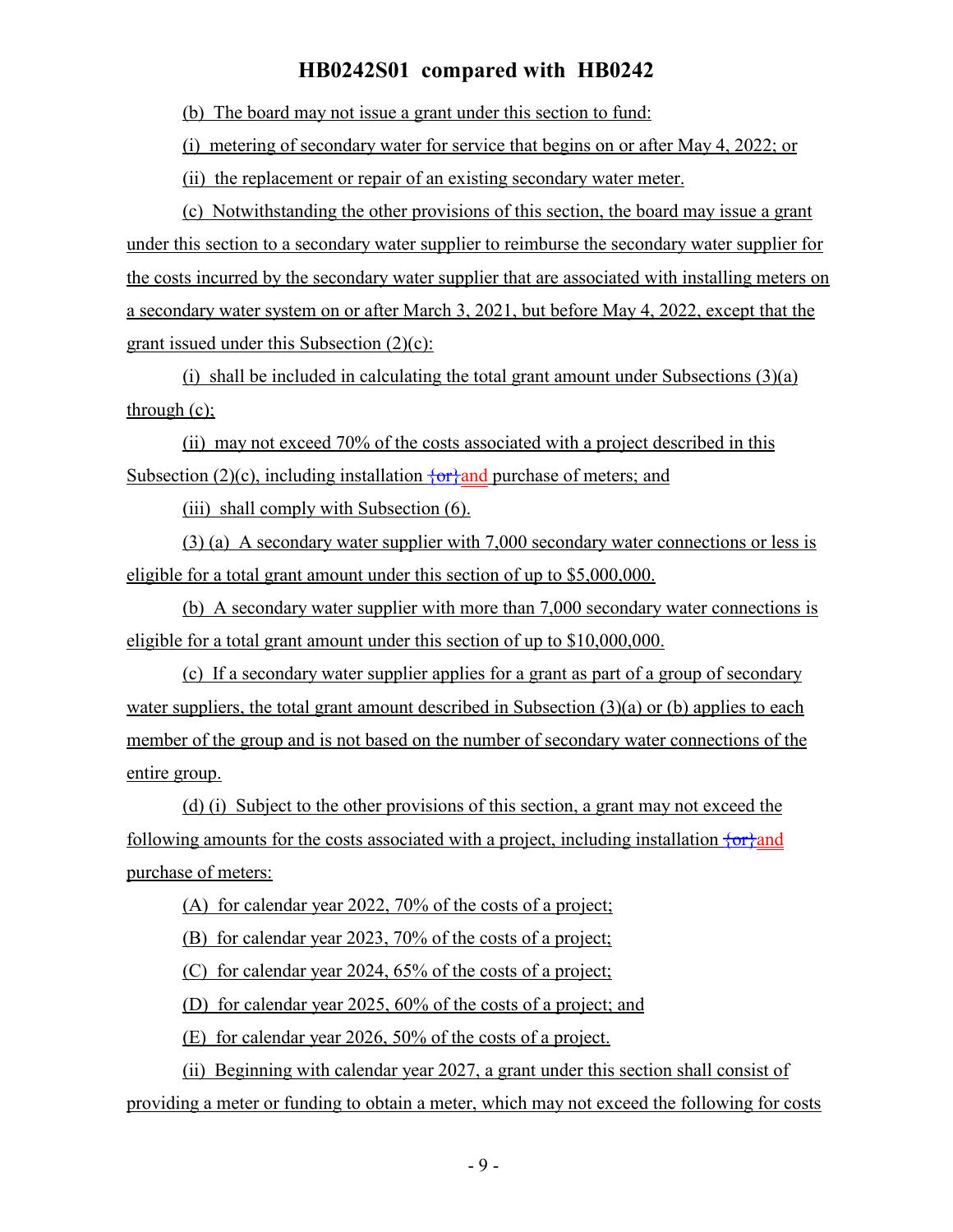associated with the project:

(A) for calendar year 2027, 40% of the costs of a project;

(B) for calendar year 2028, 30% of the costs of a project;

(C) for calendar year 2029, 20% of the costs of a project; and

(D) for calendar year 2030, 10% of the costs of a project.

(e) A secondary water supplier may pay the secondary water supplier's portion of the costs of a project through a loan from the board under Section 73-10-34 by filing a separate application with the board.

(f)  $\frac{1}{\sqrt{1}}$  {The costs associated with a project may include costs to allow open source and real time<sup>{</sup>A meter purchased with grant money received under this section shall allow for data communication between  $\{a\}$ the meter and other  $\{device\}$ devices designed to manage use of secondary water $\{$ , such as a sprinkler timer $\}$  that is:

(i) open and available to an end user; and

(ii) open so that it can integrate with third-party providers.

(4) (a) (i) To obtain a grant under this section, an applicant shall submit an application with the division during a period of time designated by the board.

(ii) If there remains money described in Subsection (2) after the grants for applications submitted during the time period described in Subsection (4)(a) are awarded, the board may designate one or more additional time periods so that the entire amount described in Subsection (2) is awarded by December 31, 2024.

(b) An application submitted to the division shall include:

(i) a detailed project cost estimate including meter costs and installation costs;

(ii) a total number of pressurized secondary water connections in the applicable secondary water supplier's system;

(iii) the number of meters to be installed under the grant;

(iv) a detailed estimated secondary water use reduction including:

(A) average lot size calculations;

(B) average irrigated acreage; and

(C) estimated water applied before the project versus after completion of the project;

(v) the timeline for purchase and installation of meters under the project;

{ (vi) a stamp and signature of a professional engineer who is: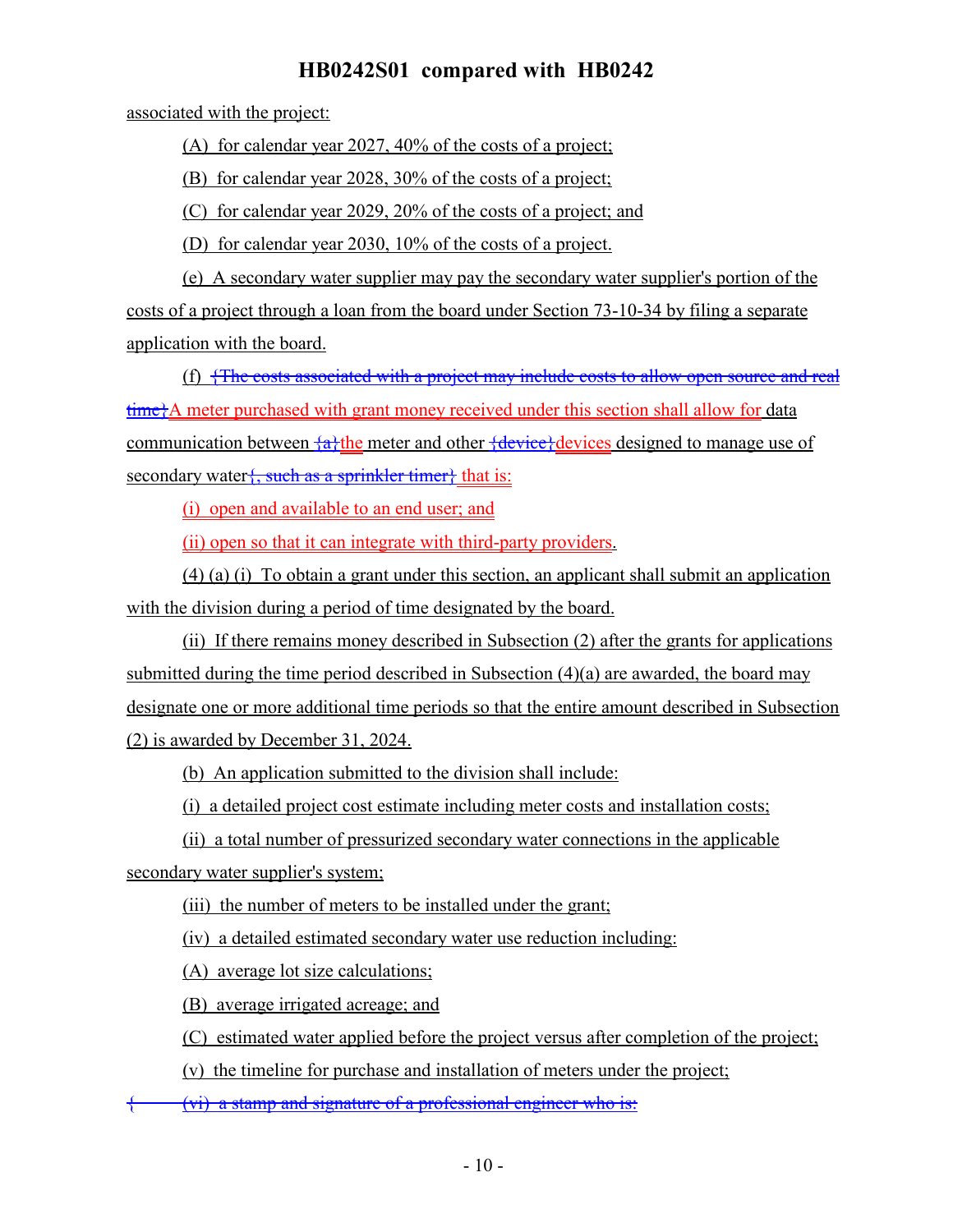(A) licensed under Title 58, Chapter 22, Professional Engineers and Professional Land **Surveyors Licensing Act; and** 

(B) responsible for the work of the project;

 $\frac{1}{2}$  ( $\frac{1}{2}$  ( $\frac{1}{2}$  vii $\frac{1}{2}$  vii) an agreement to:

(A) provide an educational component for end users as determined by the division by rule made in accordance with Title 63G, Utah Administrative Rulemaking Act, either on a monthly statement or by a customer specific Internet portal that provides information on the customer's usage more frequently than monthly; or

(B) bill according to usage using a tiered conservation rate and provide an educational component described in Subsection  $(4)(b)(\overleftrightarrow{vii} \cdot \overleftrightarrow{vi})(A)$ ; and

 $({\overline{\text{variiv}}})$  additional information the board considers helpful.

(5) (a) The division shall:

(i) review and prioritize an application submitted under Subsection (4); and

(ii) recommend to the board which applicants should be awarded a grant under this section.

(b) In prioritizing applications under this Subsection (5), the division shall rank the applicants on the basis of the following weighted factors:

(i) 60% weight based on the ratio of estimated water use reduction divided by total state investment;

(ii) 20% weight based on an applicant facing current or potential water shortages when installation of meters and subsequent water use reductions will result in delaying or eliminating the need for new water development; and

(iii) 20% weight based on a project's accelerated construction schedule, prompt start, and prompt finish.

(6) As a condition of receiving a grant under this section, the recipient shall enter into an agreement with the board to use the grant money. The agreement shall:

(a) be executed by no later than December 31, 2024; and

(b) require that the grant money be spent by December 31, 2026, and the project completed under the terms of the grant.

(7) In accordance with Title 63G, Chapter 3, Utah Administrative Rulemaking Act, and consistent with this section, the board may make rules establishing the procedure for applying